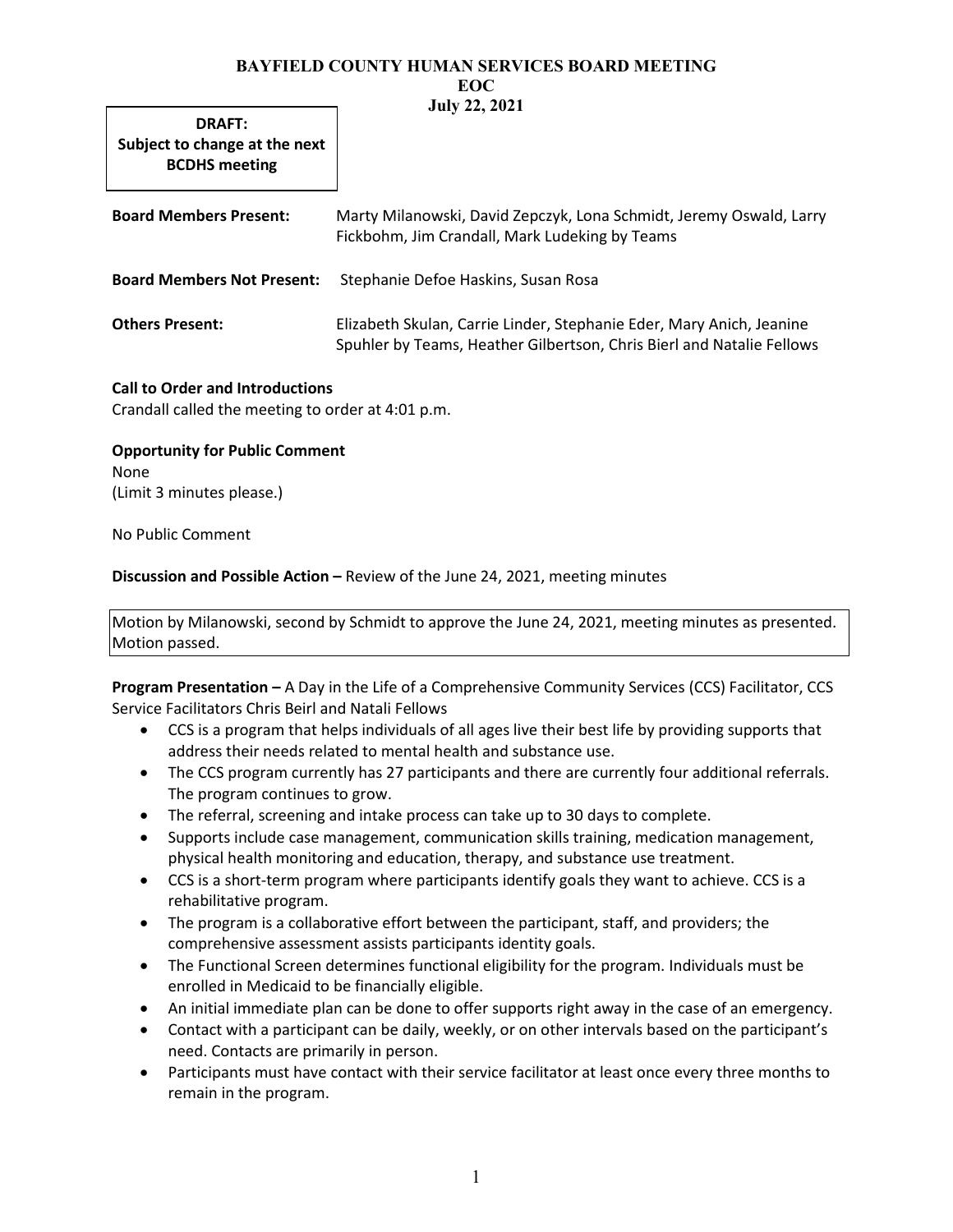## BAYFIELD COUNTY HUMAN SERVICES BOARD MEETING EOC July 22, 2021

## Monthly Section Reports

# Support Services – Stephanie Eder

- Finished hanging window vinyl clings which provide privacy, decreases window glare, and offers more natural light into some offices.
- Worked on compiling data for the DHS 2020 Annual Report.
- Working on the Wisconsin Medicaid Cost Reporting (WIMCR).
- Working on the DHS 2022 Budget.

# Family Services – Mary Anich

- Preparing for training on the Youth Assessment Screening Instrument (YASI) for the Youth Justice Program.
- Attended a six-week course to prepare for a shift of delivery in Child Welfare Services.
- A complex youth is still waiting to be accepted into a secured placement program.
- Accepted the resignation of Isabel Gregersen, one of the Behavioral Health Social Workers.
- Family Service is actively hiring for: a Youth Justice Social Worker and a Behavioral Health Social Worker.

# Economic Support – Jeanine Spuhler

- A new program called, "The Summer Fill Program 2021" was introduced. This is a locally administered program that proactively assists bulk fuel customers. Payments may be made for \$1,000 for fuel oil and \$1,300 for propane, even if the payment results in a credit balance on the account.
- Emergency Assistance FoodShare Benefits were issued last week for eligible clients for July. A state waiver must be approved at the Federal level each month to issue emergency benefits due to the public health emergency.
- Andrea Fisk completed the enhanced new worker training required by the state.
- The Department of Children and Families is concerned about the downward trend in the number of families using the childcare program. They are considering additional budget provisions that might increase usage of the program.

## Aging & Disability Services – Carrie Linder

- Brynna Watters-Moffatt filled the position left vacant when JoAnn Paraventi retired June 30, 2021. Brynna is doing a fantastic job.
- Accepted the resignation of Kristin Opperman, Youth Service Coordinator. Her last day will be August 13, 2021.
- Hayley Weyers has accepted the position of Youth Service Coordinator. Currently Weyers is providing contracted services as a case manager for Bayfield County for Children's Long Term Care through Forward Horizons.
- Actively looking for another contracted case worker for case management to replace Weyers.
- Currently working on the 2022 budget.
- The Barnes Congregate Meal Site began serving meals again on July 12, 2021. We Port Wing will begin serving meals by the end of August.
- The ADRC will have a booth at the Bayfield County Fair with outreach materials for residents.